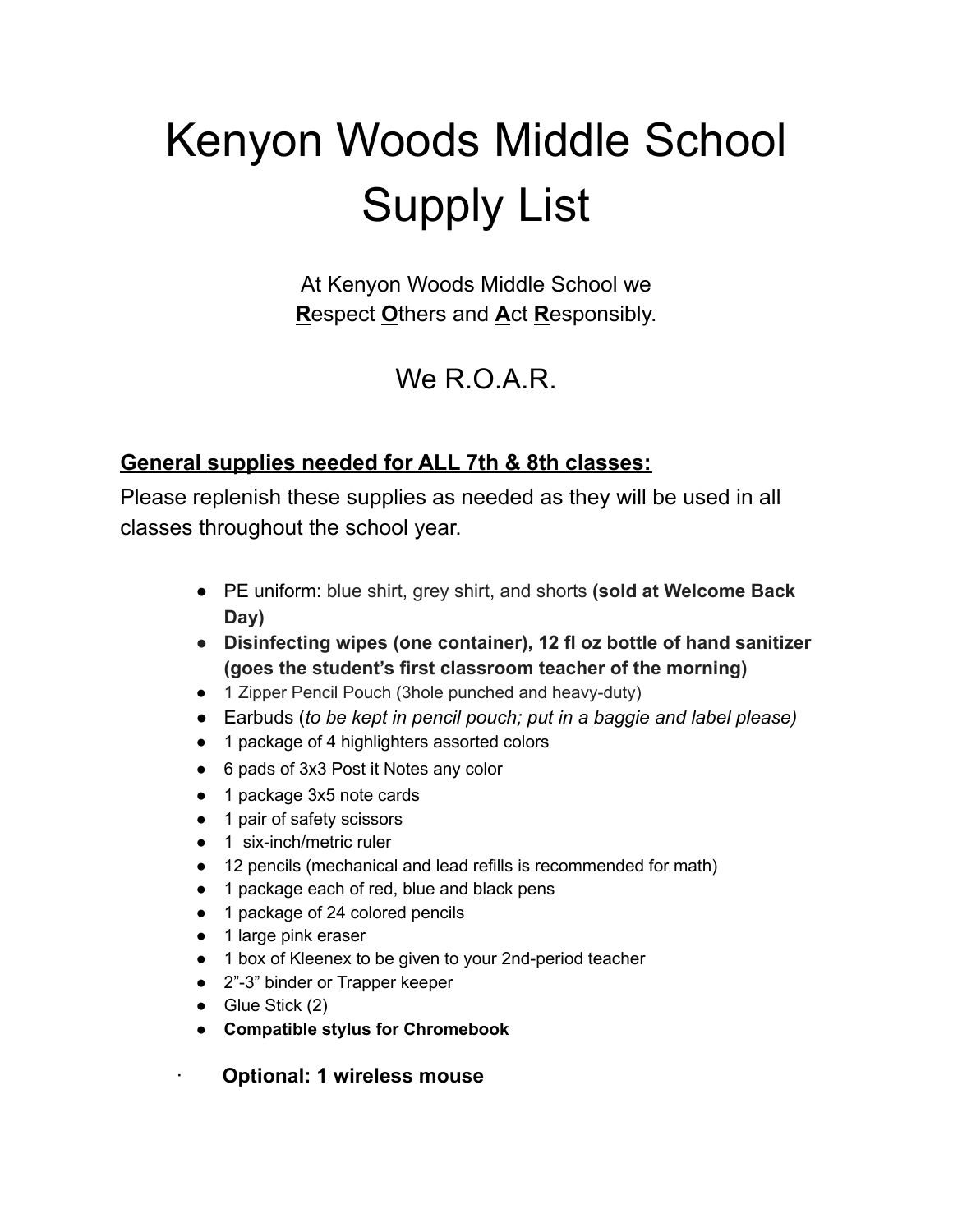#### **Additional supplies needed for individual classes and electives:**

#### **MATH**

#### **ALL 7 th and 8 th grade Math classes (Including Special Education)**

- calculator TI30XIIS
- 1 two pocket folder with prongs
- 2 graphing spirals
- 2 additional glue sticks

#### *Algebra* (in addition to above) *Geometry* (in addition to above)

- 2 4-color pens Protractor
- -
	- Compass

#### **English 7th & 8th**

- 1 composition notebook
- Tape & glue
- 1 two pocket folder with prongs (vinyl or plastic)
- 7th GRADE ONLY: *The Outsiders* novel by S.E. Hinton
- 8th GRADE ONLY: **Young Adult version** *Unbroken* by Laura Hillenbrand
- Crumpley's English 8 & Gifted English 8 will do a book order the first weeks of school.
- Crumpley Gifted English 8 Only: 1 ½" or 2" clear front binder
- Loose-leaf paper
- Two pocket folder w

#### **List Continued below**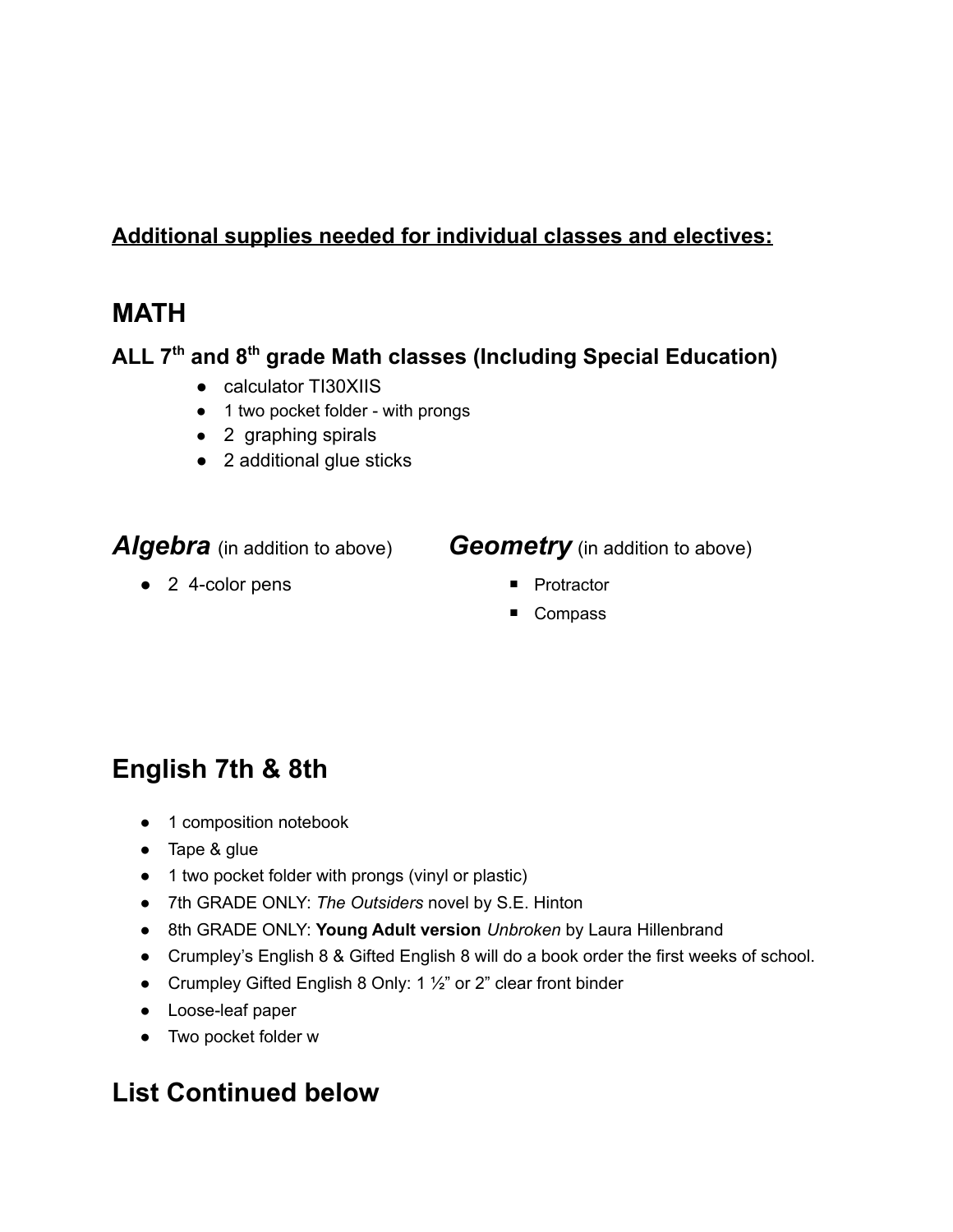# **Social Studies/History (7 th and 8 th Grade)**

- 1 Two-Pocket Folder
- 1 Scotch Tape
- 1 Composition (100 pages) notebook (No spiral notebooks please)
- 1 subject 100 sheet single subject notebook **(Mr. Greguras's class only)**
- 1 pack sticky notes
- 3x5 index cards
- One container of Clorox Disinfecting wipes

#### **Science**

- 1 composition notebook (No spiral notebooks please)
- 1 two pocket folders **with prongs**
- **● Bring the following to keep in your science class on the first day of school:**
	- 2 Scotch tapes
	- 2 glue sticks

# **Supply List for Elective Courses**

## **Reading**

- 1 4-pack of Assorted Highlighters
- headphones with a microphone/ USB plugin (If enrolled in Reading Strategies 1)

## **7th Spanish**

- 1 two-pocket folder
- 1 pkg of index cards (this in addition to the general supply listed above)
- Loose-leaf paper or a notebook
- 1 pack of dry erase markers

## **8th Spanish**

- 3-4 one-subject notebooks
- blue or black pens to last all year

#### **Health**